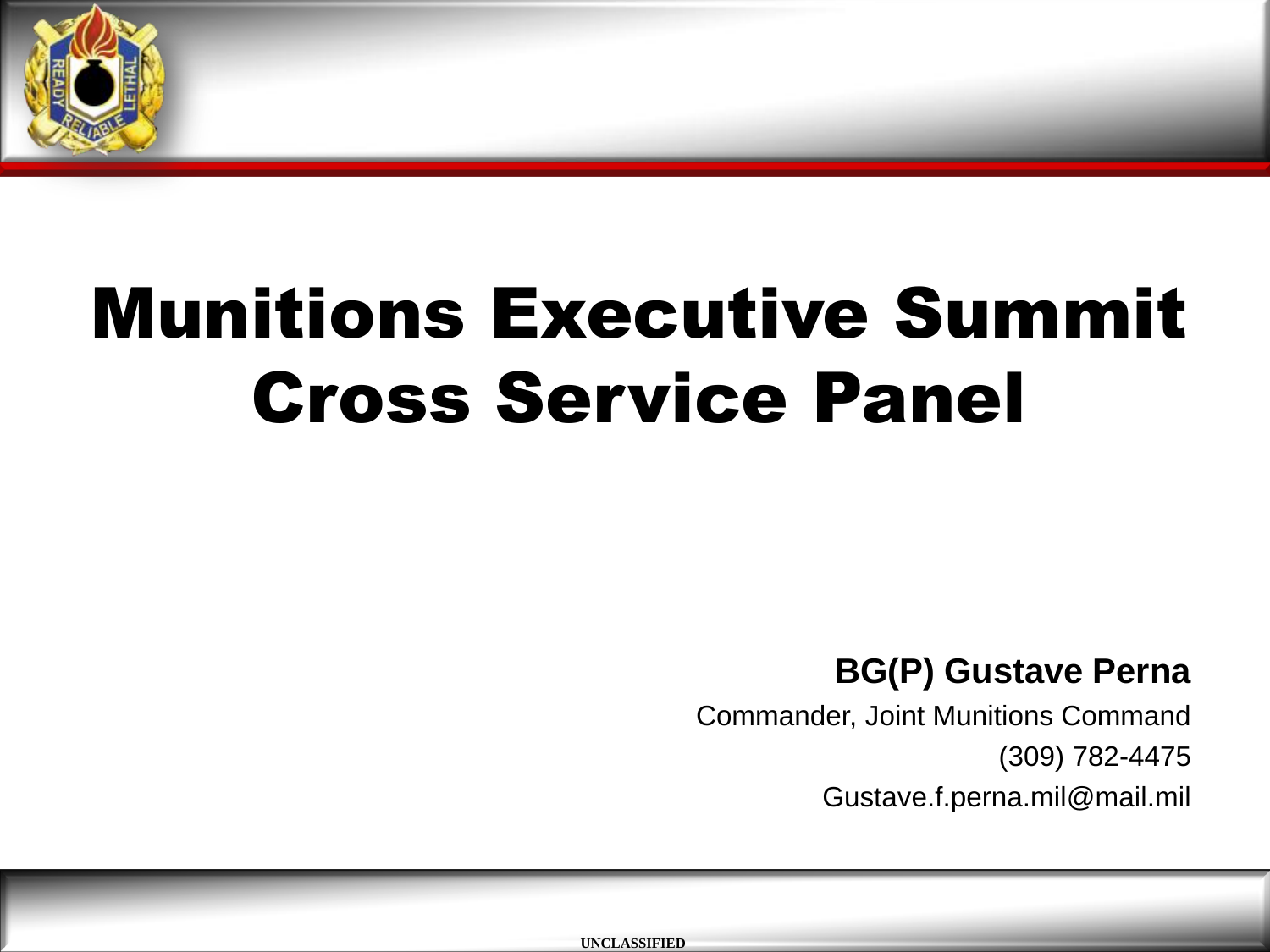

# Why are we here?

### • **We provide munitions to our Warfighter**

- ▶ Commercial: Enduring viability
- ▶ Government: Enduring capability

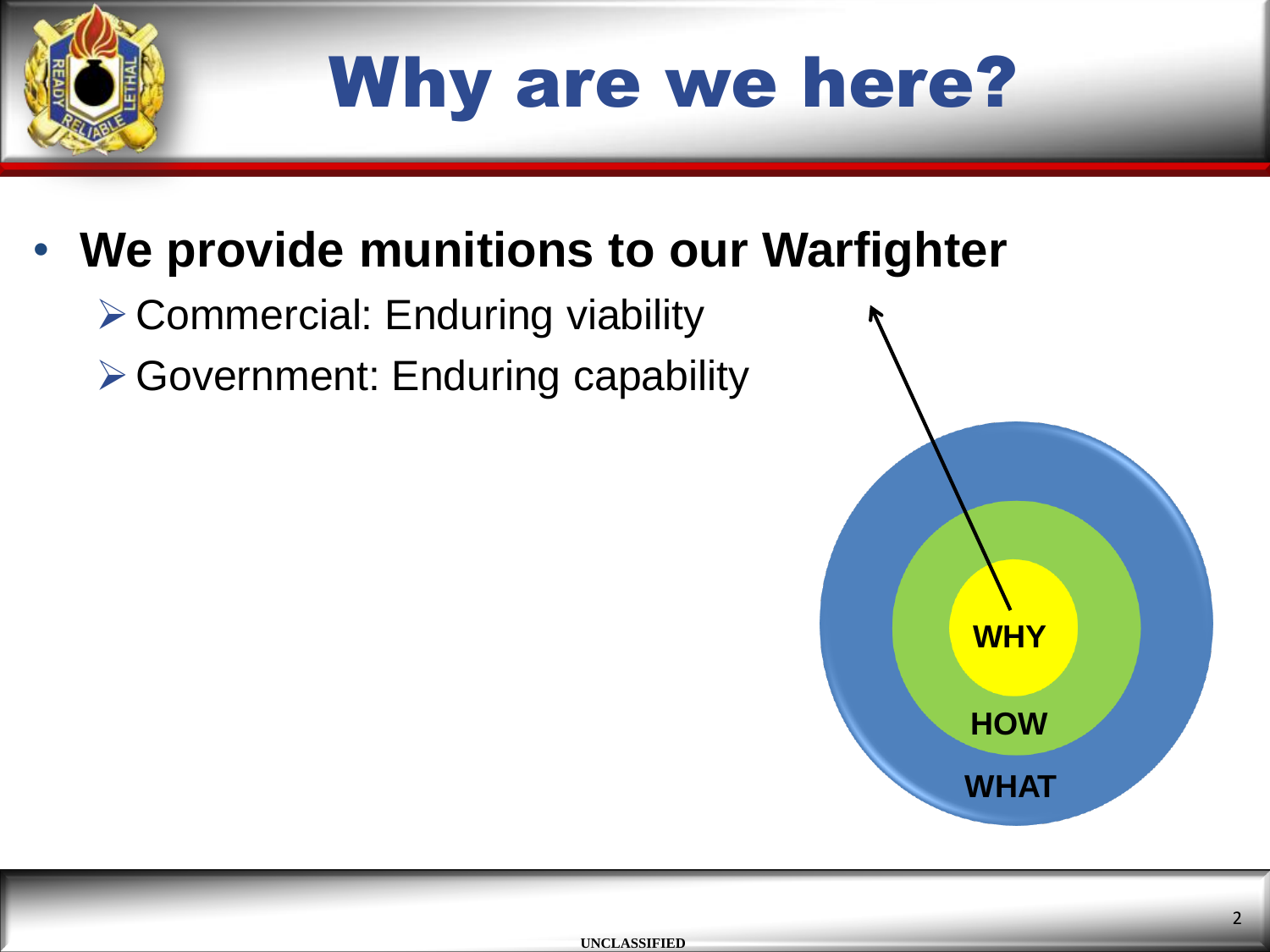

### • **We needed a strategy for the industrial base**

- $\triangleright$  Warm basing (logistics)
- $\triangleright$  Capability based focus (production)
- $\triangleright$  Modernization
- $\triangleright$  Strategically right size
- **≻ Reduce Cost**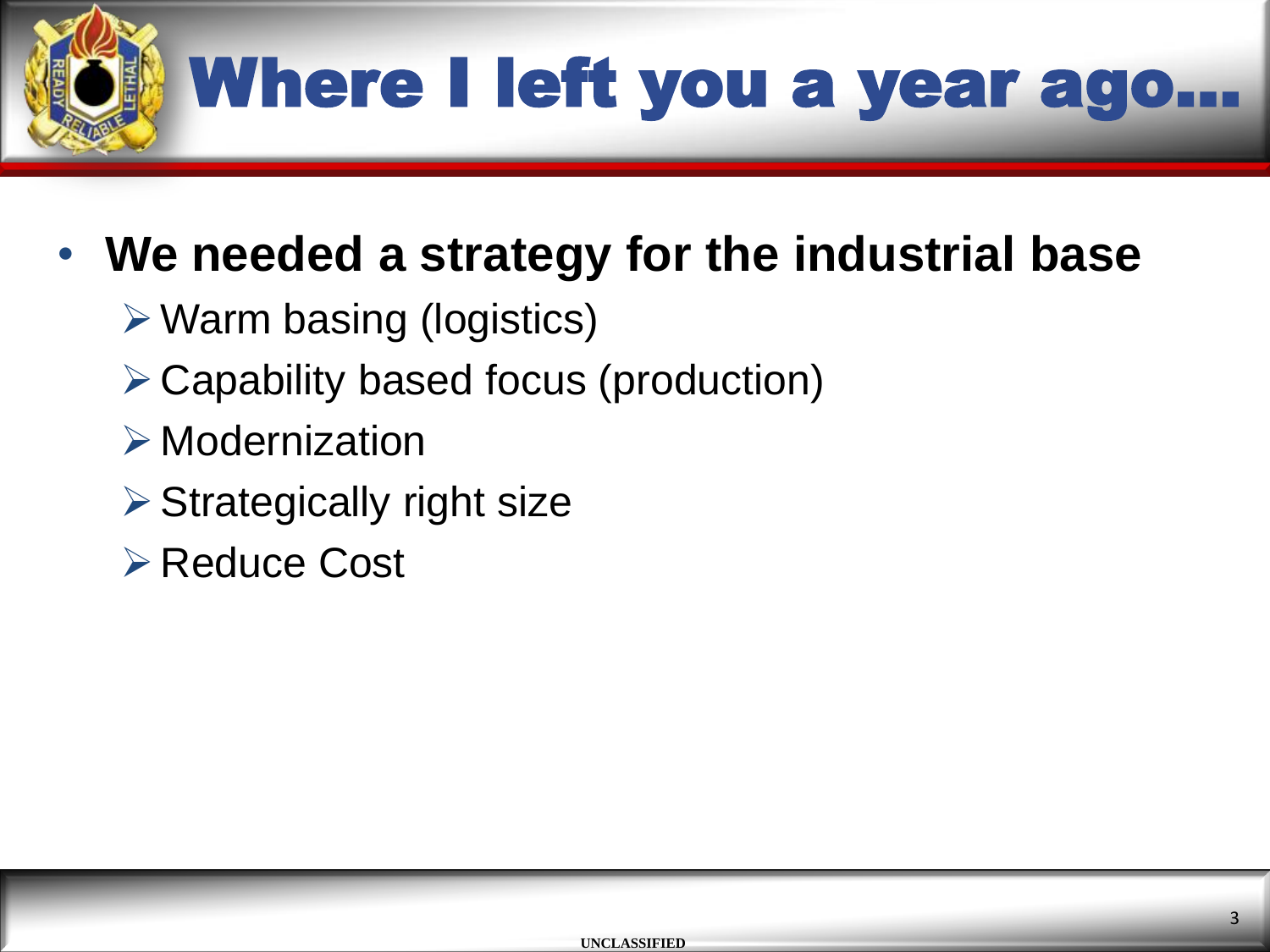

# Where we are today...

- **Continue to assess and work with industry for the POM knowing the following:**
	- **2→1 Major Regional Conflict**
	- $\triangleright$  Budgets declining
- **Enterprise – Integrated Logistics Strategy:**

will have tough decisions



• **Using input to make informed decisions**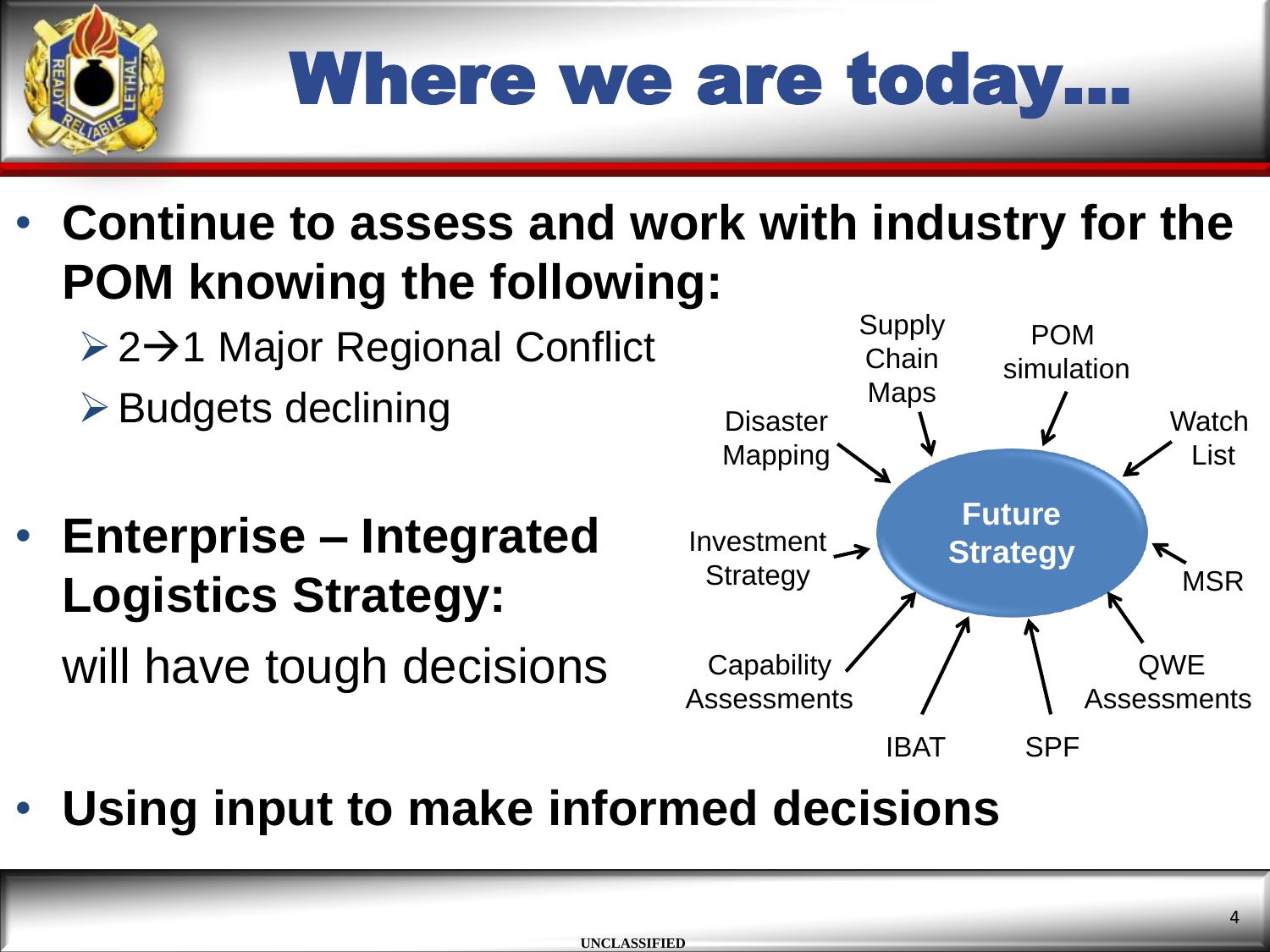# Budget Trend

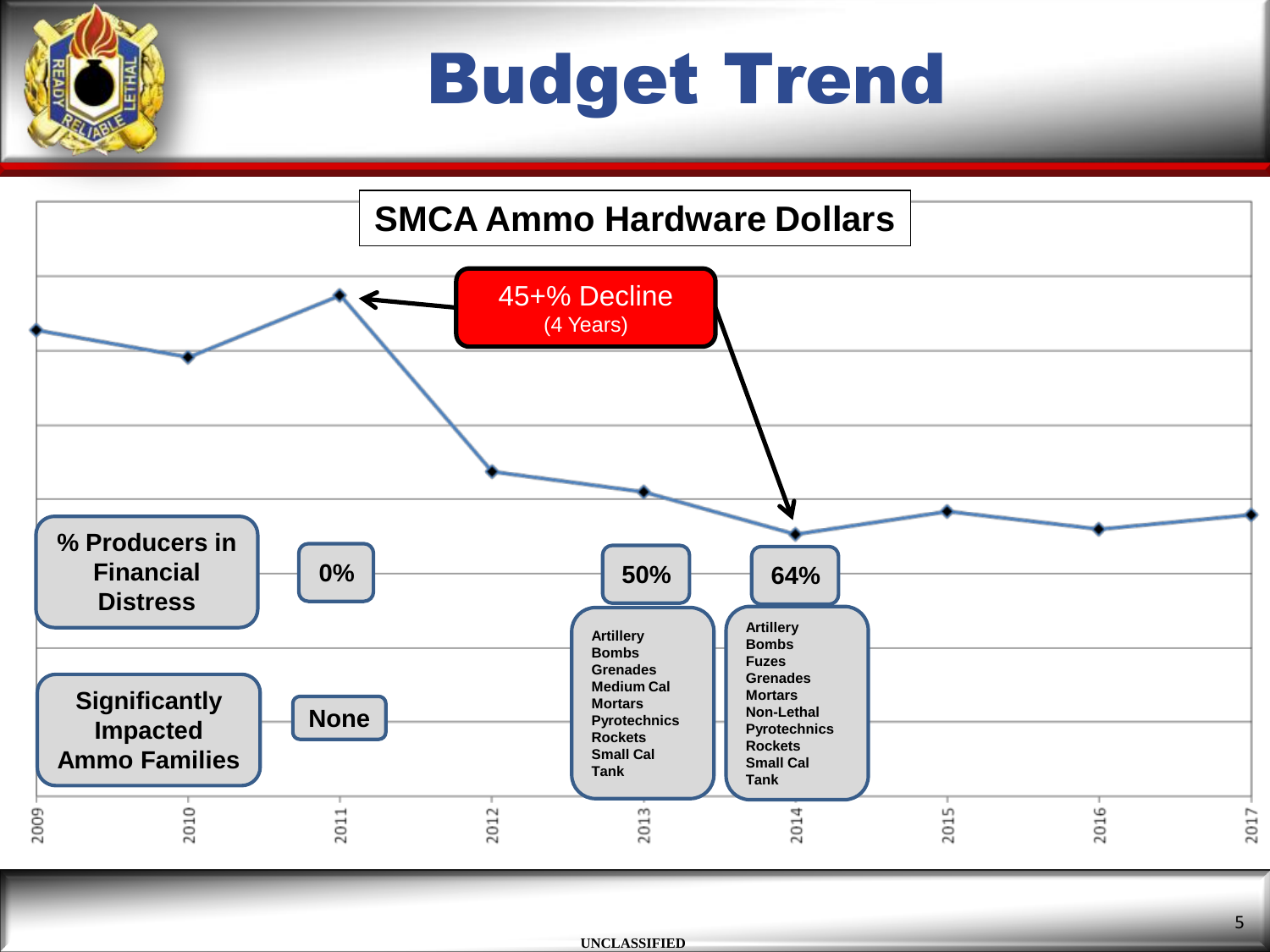

# What do we need to do?

### • **Focus resources to key capabilities**

- Modernize where needed
- **≻ Divest where no longer needed**
- $\triangleright$  Sustain while buying strategically

### • **Energy reduction**

**► ISO 50001 certification**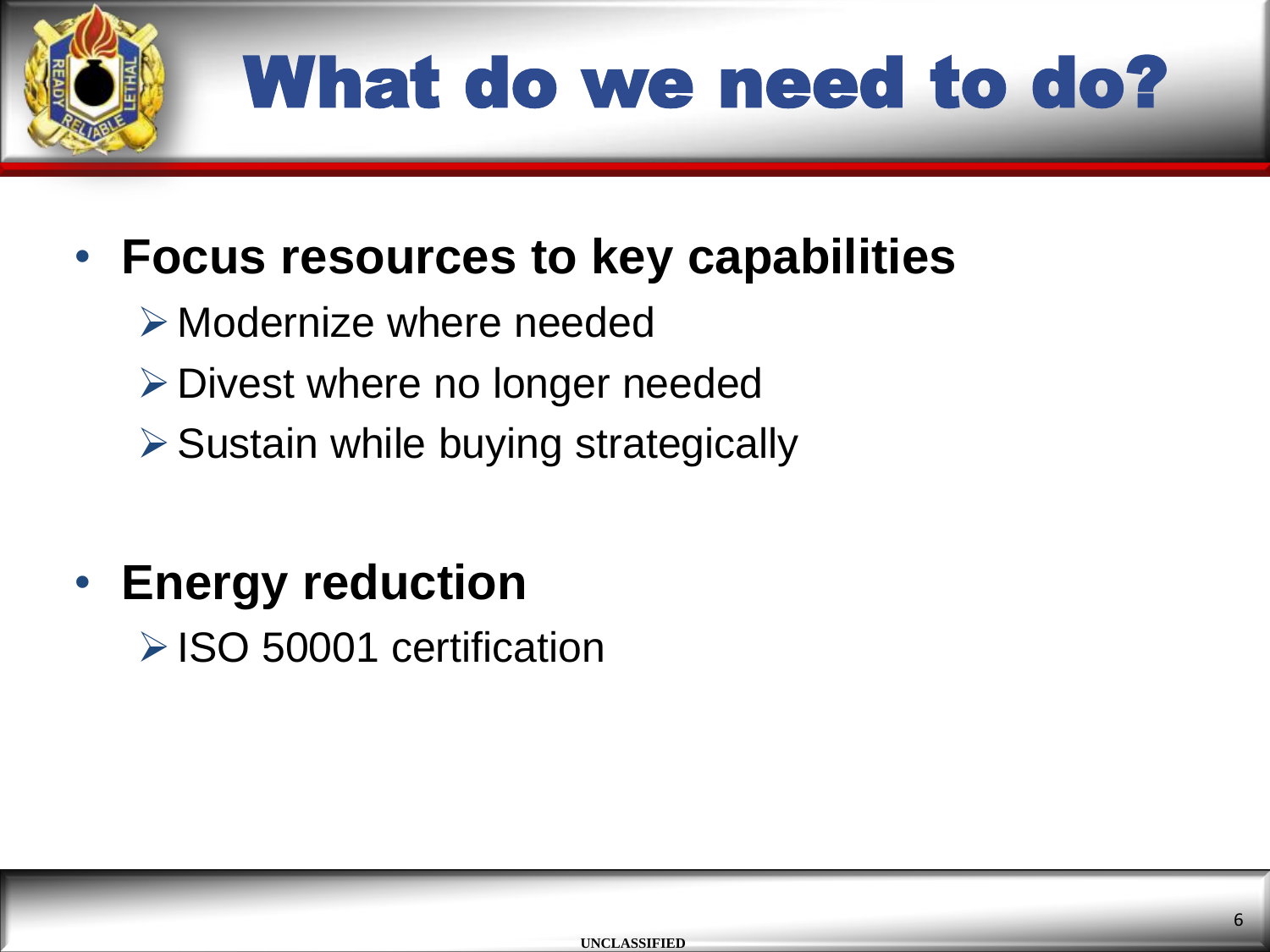

## What do we need you to do?

- **Identify core competencies**
- 0% 25% 50% 75% 100% 100% 300%  $0\%$   $\frac{1}{0\%}$ • **Identify efficiencies** • **Consider availability of Government installations 8. Main Products** % Total **Profits**